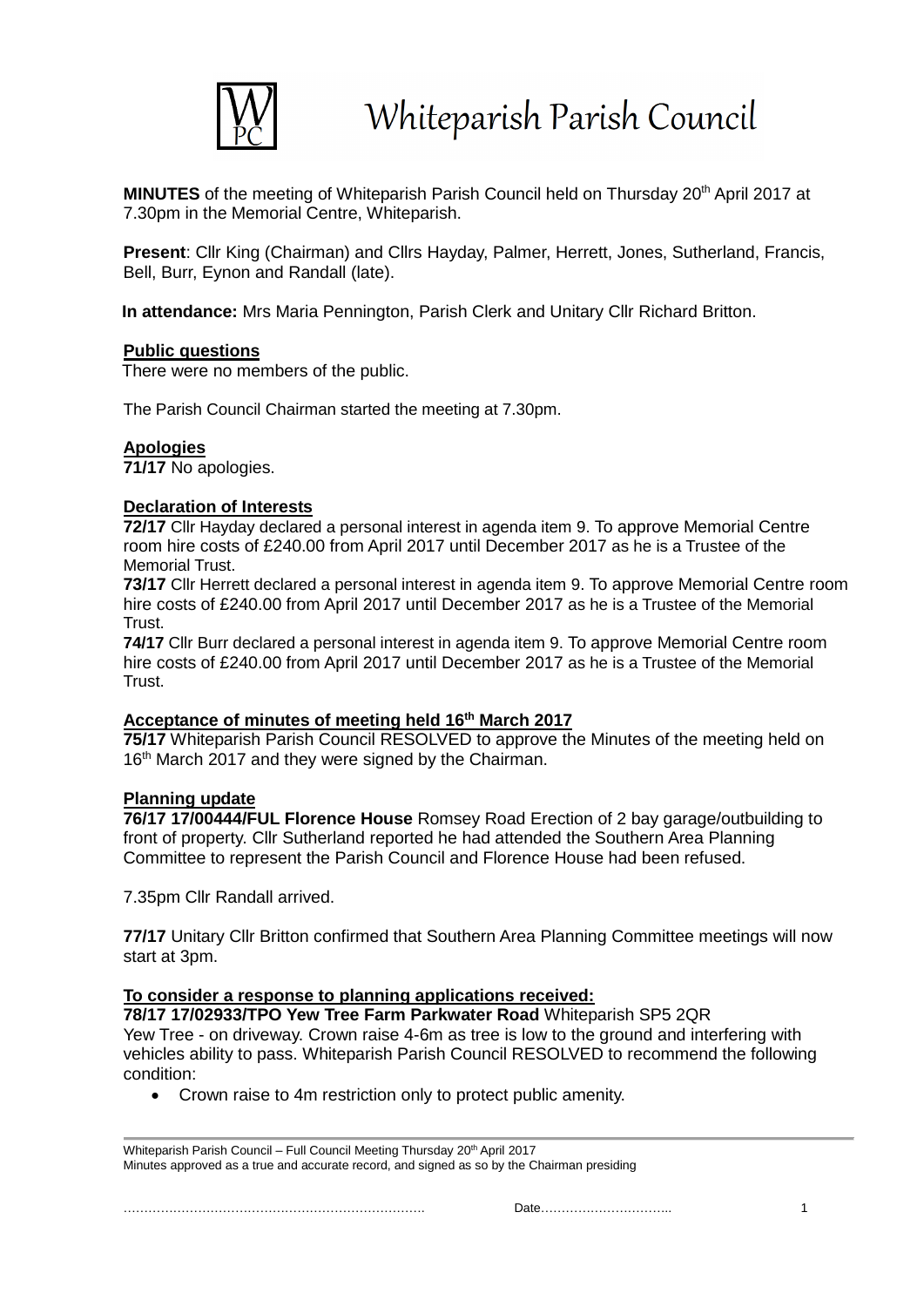## **Accounts update**

**79/17** The Clerk reported that Whiteparish Parish Council has been selected by Grant Thornton external auditors as part of a 5% sample and therefore requires an intermediate review.

## **To complete the Annual Governance 2016/2017 statement to auditors**

**80/17** The Chairman read out the Annual Governance statements for the auditors and Whiteparish Parish Council RESOLVED to agree with the statements and they were signed by the Chairman and the Clerk.

## **To approve accounts for year ended 31st March 2017**

81/17 Whiteparish Parish Council RESOLVED to approve the accounts for year ended 31<sup>st</sup> March 2017 and they were signed by the Chairman and the Clerk.

## **To approve Memorial Centre room hire costs of £240.00 from April 2017 until December 2017**

**82/17** Whiteparish Parish Council RESOLVED to approve Memorial Centre room hire costs of £240.00 from April 2017 until December 2017.

## **To approve accounts for payment and to record the bank balances**

**83/17** Whiteparish Parish Council RESOLVED to approve the payments as listed in the following schedule and to record the bank balances.

| PAYABLE TO                        | <b>AMOUNT</b> | VAT    | <b>TOTAL</b> | <b>DETAIL</b>                            |
|-----------------------------------|---------------|--------|--------------|------------------------------------------|
| <b>Whiteparish Memorial Trust</b> | 240.00        | 0.00   | 240.00       | Room Hire April to December 2017         |
| P Reynolds                        | 175.00        | 0.00   | 175.00       | <b>Internal Audit Services</b>           |
| <b>Chris Moore</b>                | 150.00        | 0.00   | 150.00       | Clean & Litter Pick 01.01.17 to 31.03.17 |
| <b>Bawden Contracting</b>         | 849.65        | 169.93 | 1019.58      | Grounds Maintenance p/e 31.03.17         |
| Services Ltd                      |               |        |              |                                          |
| Mrs M Pennington                  | 56.37         | 0.23   | 56.60        | Reimbursement for office administration  |
| Mrs M Pennington                  | 494.40        | 0.00   | 494.40       | Remuneration                             |

- Community Account Balance 20.04.17 £42,006.75
- Business Reserve 20.04.17 £24,320.80
- Conservation 20.04.17 £185.20

## **To approve meeting dates for 2018**

**84/17** Whiteparish Parish Council RESOLVED to approve 2018 Parish Council meetings change to Tuesday evenings wherever possible and appropriate.

## **To consider and agree the Parish Council's Complaints Committee**

**85/17** Whiteparish Parish Council RESOLVED to defer this item.

## **To adopt the Parish Council's Complaints Policy**

**86/17** After a discussion Unitary Cllr Britton advised he will re-word the procedure and Whiteparish Parish Council RESOLVED to defer this item until this has been received.

## **To adopt the Parish Council's Vexatious Policy**

**87/17** Whiteparish Parish Council RESOLVED to defer this item.

## **To adopt the Parish Councils Co-option Policy**

**88/17** Whiteparish Parish Council RESOLVED to adopt this Co-option Policy. Ten Cllrs voted for the motion with one Cllr (Randall) against.

Whiteparish Parish Council – Full Council Meeting Thursday 20<sup>th</sup> April 2017 Minutes approved as a true and accurate record, and signed as so by the Chairman presiding